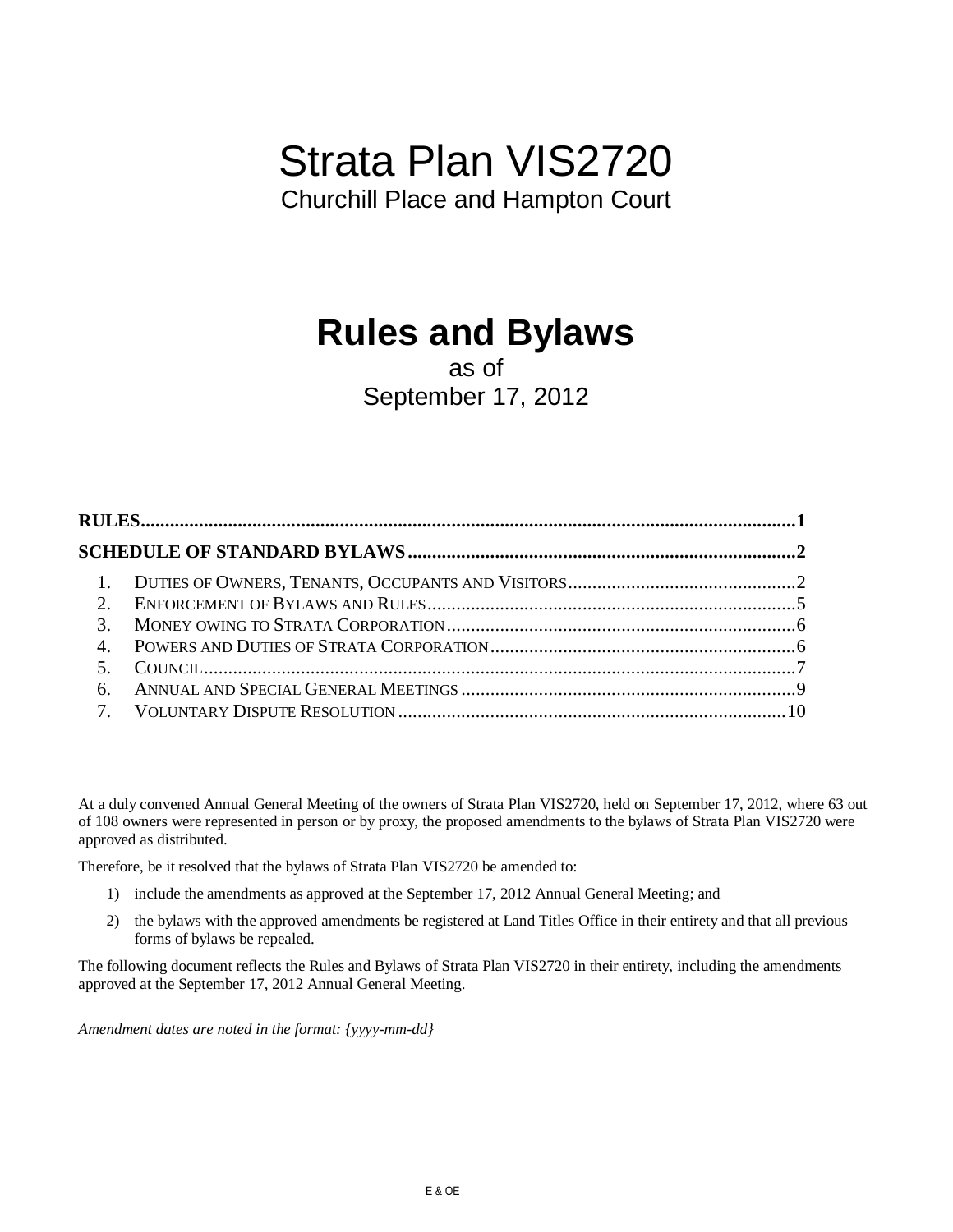# **Rules**

- 1. {removed 2002-09-16}
- 2. {removed 2002-09-16}
- 3. {removed 2002-09-16}
- 4. {removed 2002-09-16}
- 5. {removed 2002-09-16}
- 6. No repairs or adjustments to motor vehicles or other mechanical equipment shall be carried out on common property including underground parking, or any other part of common property.
- 7. No owner or occupant shall have outside of their strata lot anything in the common property area (outside immediate door) of a personal nature such as mats, plants etc., to detract from the uniformity of the building and hallways.
- 8. All window coverings (as per disclosure statement) showing from the outside of the building shall be off-white or white or lined in off-white or white. Coloured/patterned drapes, sheets, blankets, flags, tin foil or other unsightly displays will not be allowed.
- 9. Parking outside of established numbered stalls is prohibited. Parking in circular driveway in front of building is limited to a maximum of 3 minutes. All motorcycles will be parked with a durable piece of wood under the kickstand to prevent penetration of the concrete.
- 10. {removed 2002-09-16}
- 11. Ordinary household refuse and garbage shall be placed in the containers provided by the Strata Corporation for that purpose. All corrugated cardboard boxes must be compressed prior to deposit into the container provided. Any materials other than ordinary household refuse and garbage shall be removed from the Strata Plan property at the expense of or by the individual owner.
- 12. The sidewalks, walkways, passages and driveways of the common property shall not be obstructed or used for any purpose other than ingress or egress from the strata lots and parking areas within the common property.
- 13. No vehicle shall be parked on common property other than in allotted vehicle parking spaces in underground parking, and no vehicle shall be driven on any part of the common property other than on the driveways. Any vehicle, trailer, boat or equipment parked in contravention of the foregoing will be removed at its owner's sole risk and expense.
- 14. No owner, occupant of a strata lot, or guest shall do anything, or place any object, on common property likely to damage, prevent reasonable growth, or interfere with the maintenance of any plants, bushes, flowers, lawns or other items.
- 15. Owners shall be responsible for any damage to other units or common areas caused by the owners plumbing leads. All owners are advised to periodically check any areas that may cause leakage.
- 16. All suggestions, requests and complaints to the strata council shall be in writing and delivered to the strata council.
- 17. No smoking in the interior common areas of the buildings including garages, elevators, hallways and stairways.
- 18. No Real Estate "For Sale" signs are to be placed in common areas of the buildings or on common area grounds. "Open House" signs are permitted on common area grounds in front of the buildings on the day of the open house. "Open House" signs are limited to one per strata lot. {1994-10-24}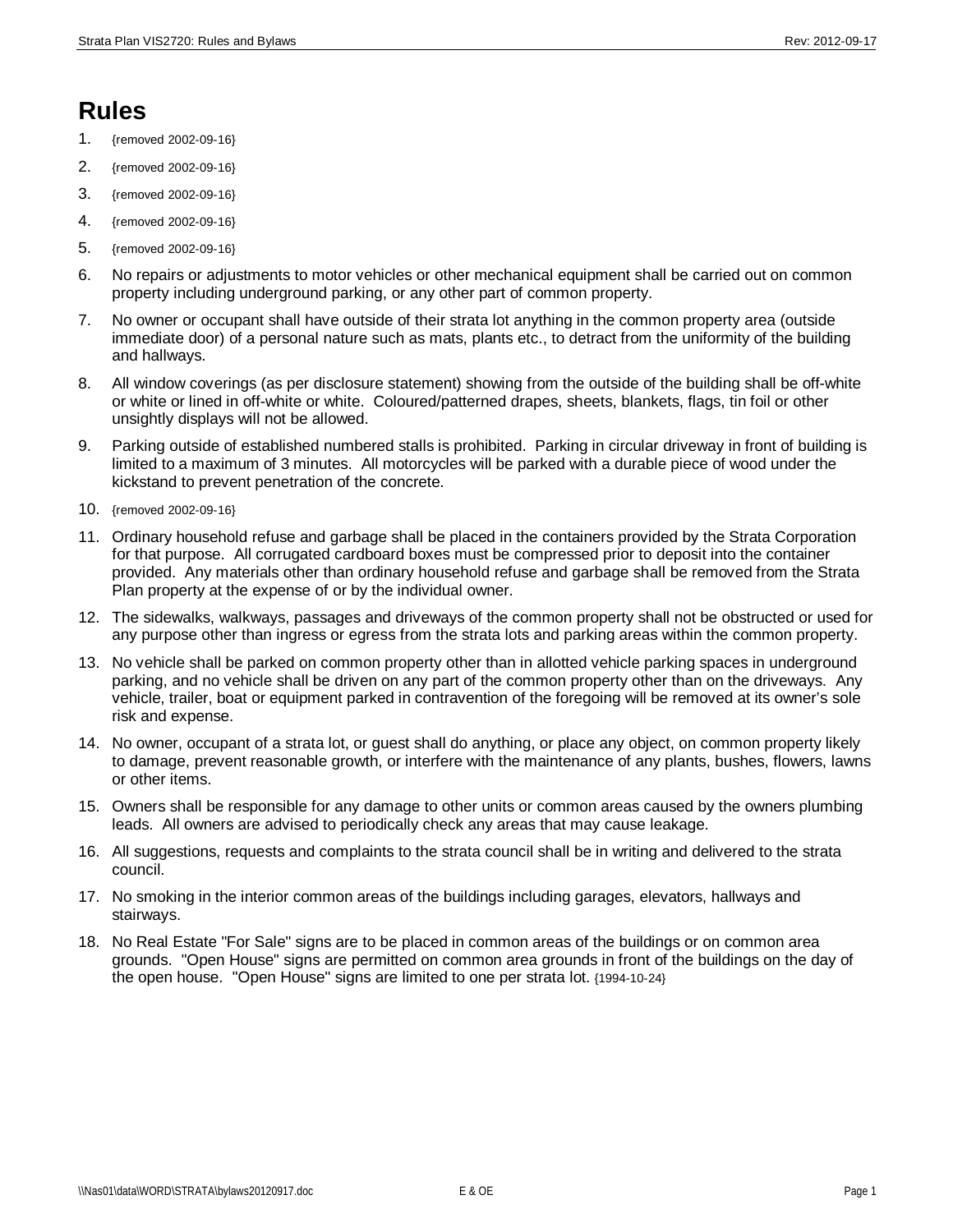*This revision of the bylaws for Strata Plan No. VIS2720 replaces all previous bylaws filed at Land Titles Office as well as the Schedule of Standard Bylaws in the 1998 Strata Property Act, Chapter 43.*

# **Schedule of Standard Bylaws**

# *1. Duties of Owners, Tenants, Occupants and Visitors*

#### **1. Payment of strata fees**

(1) An owner must pay strata fees on or before the first day of the month to which the strata fees relate.

#### **2. Repair and maintenance of property by owner**

- (1) An owner must repair and maintain the owner's strata lot, except for repair and maintenance that is the responsibility of the strata corporation under these bylaws.
- (2) An owner who has the use of limited common property must repair and maintain it, except for repair and maintenance that is the responsibility of the strata corporation under these bylaws.
- (3) An owner must have a strata lot fireplace gas equipment inspected and, if found deficient, repaired by a certified gas fitter not less than every 5 years or more frequently at the discretion of the council. Proof of inspection must be provided to the council within 30 days of a request in writing made to an owner by the council to do so. {2001-12-10} Update: every 2 years (effective 2020)
- (4) An owner must ensure the hot water tank within the owner's strata lot is replaced not less than once every 8 (eight) years or within the manufacturer's standard tank warranty term, whichever is greater. Proof of hot water tank replacement and warranty term must be provided when requested by strata council. Should an owner fail to observe the requirements of this bylaw, the owner will be liable for any and/or all damages and costs related to the failure of the owner's hot water tank. {2012-09-17}

# **3. Use of property**

- (1) An owner, tenant, occupant or visitor must not use a strata lot, the common property or common assets in a way that
	- (a) causes a nuisance or hazard to another person,
	- (b) causes unreasonable noise,
	- (c) unreasonably interferes with the rights of other persons to use and enjoy the common property, common assets or another strata lot,
	- (d) is illegal, or
	- (e) is contrary to a purpose for which the strata lot or common property is intended as shown expressly or by necessary implication on or by the strata plan.
- (2) An owner, tenant, occupant or visitor must not cause damage, other than reasonable wear and tear, to the common property, common assets or those parts of a strata lot which the strata corporation must repair and maintain under these bylaws or insure under section 149 of the Act.
- (3) An owner, tenant, occupant or visitor must ensure that all animals are leashed or otherwise secured when on the common property or on land that is a common asset.
- (4) An owner, tenant or occupant must not keep any pets or animals on a strata lot other than the following:
	- (a) a reasonable number of fish in one fresh water aquarium up to a maximum of 30 gallons (136 litres); {2001-12-10}
	- (b) up to 2 small caged mammals that weigh no more than 1kilogram each; {2001-12-10}
	- (c) up to 2 caged birds; {2001-12-10}
	- (d) up to two cats ,or two dogs, or one cat and one dog, provided that: {2001-12-10}
		- i. the dog or cat does not weigh more than 10 kilograms; {2001-12-10}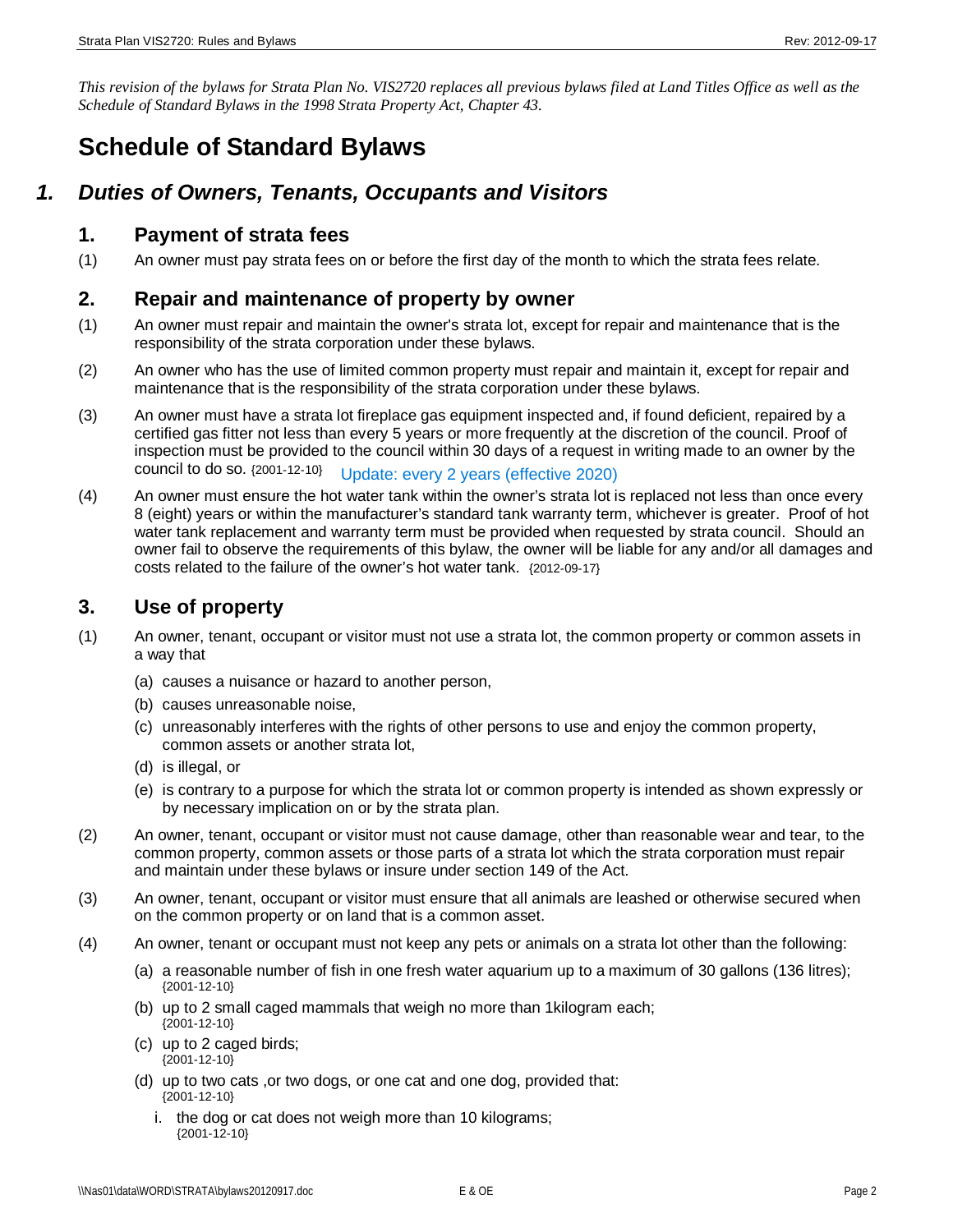- ii. the dog or cat is carried by the owner in the common area hallways and elevators; {2001-12-10}
- iii. once outside a building, the dog or cat must be kept on a leash and supervised; {2001-12-10}
- iv. the owner forthwith removes any excrement of such dog or cat.; and {2001-12-10}
- v. notwithstanding the foregoing, any unruly animal shall be removed after written notice by the council. {2001-12-10}
- (5) An owner, tenant or occupant shall not:
	- (a) use common hallways or common property for the storage of garbage, shopping carts or any personal property; {2001-12-10}
	- (b) install any drapes or blinds without the written consent of the council; {2001-12-10}
	- (c) hang or permit to be hung any laundry, washing, rugs or any other materials, which are in the judgment of the council, offensive to any individual, on the common property or in or about a strata lot in a manner that would permit the same to be visible from the outside of a strata lot. {2001-12-10}
	- (d) store any combustible, flammable or offensive material in any strata lot, except a small supply of fuel normally used in outdoor barbeques; {2001-12-10}
	- (e) do anything or permit anything to be done which would increase the risk of fire or the rate of fire insurance on the buildings or any part thereof; {2001-12-10}
	- (f) permit a strata lot to be occupied by more than two individuals per bedroom for a period of more than one month without the prior written consent of the council. Newborn infants to the age of three years are exempted from the provisions of this bylaw. {2001-12-10}
	- (g) rent or lease a strata lot except in compliance with the following:
		- i. the number of residential strata lots that may be leased is limited to nine in the phase 1 building (545 Manchester Road) and seven in the Phase 2 building (520 Dunedin Street). This limitation affects the third registered owner (the "Third Owner") of a strata lot, who acquires title from a second owner, and all subsequent owners. To lease a strata lot the Third Owner and subsequent owners must give written application to the council and must receive prior written approval from the council before a strata lot may be rented or leased.
		- ii. applications to lease a strata lot will be approved only on a first come first served basis. An application to lease a strata lot will be approved by the council provided that:
			- (a) the total number of leased strata lots in a particular building is less than the limit hereinbefore specified; and
			- (b) no prior applications to lease are outstanding for any other strata lots.
		- iii. once the number of leased strata lots in a building reaches the limit hereinbefore specified, a waiting list will be maintained by the council.
		- iv. approval to lease a strata lot will be revoked when:
			- (a) a strata lot is not leased within three months after approval to lease has been granted; or
			- (b) a strata lot is sold to a third owner or subsequent owners and the number of leased strata lots in the building exceeds the limits hereinbefore specified; or
			- (c) a strata lot is sold to a third owner or subsequent owners and the strata lot is not leased within three months after the third owner or subsequent owners acquires title to the strata lot.
		- v. no bylaw adopted under Section 30 of the Condominium Act shall affect the right of the Developer, or the first registered Owner (the First Owner) of a strata lot who acquires title from the Developer, or the second registered Owner (the Second Owner) of a strata lot who acquires title from the First Owner, to lease the strata lot owned by the Developer, the First Owner, or Second Owner, as the case may be, for an indefinite period of time. {2001-12-10: 1.3.(5) (g)}
	- (h) Erect or fasten a television antenna or similar structure or appurtenance to any strata lot or common property except in connection with a cable system as authorized by the strata council. {2002-09-16}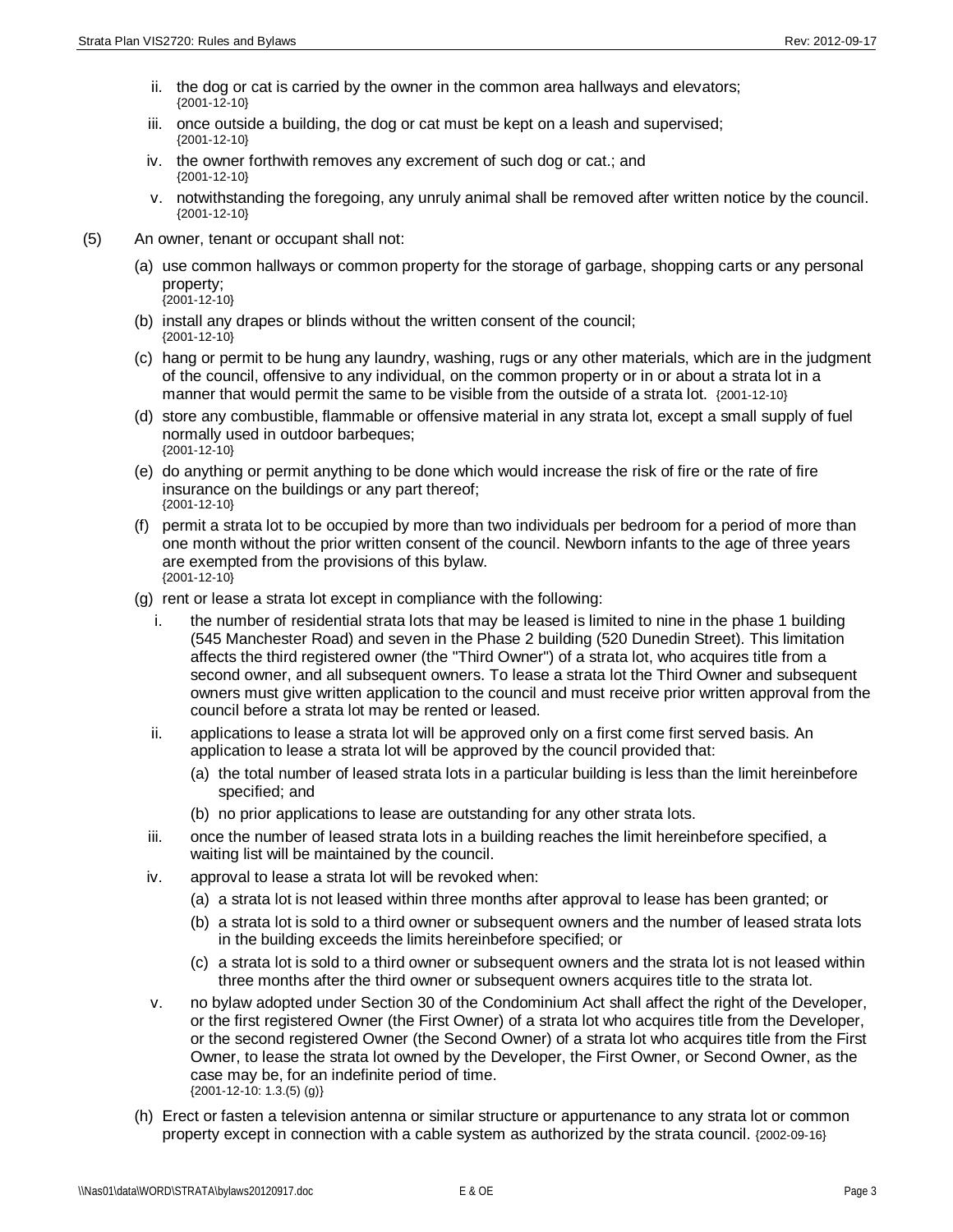- (i) place on any part of a strata lot or common property any sign, billboard, notice or other advertising materials of any kind without the written consent of the strata council first being obtained. {2002-09-16}
- (j) shake any mop or duster of any kind from a window or balcony, nor throw litter or refuse from a strata lot onto common property or other strata lots. {2002-09-16}
- (k) keep a bicycle on a patio or balcony, nor wheel a bicycle through the hallways causing the carpets to be soiled. {2002-09-16}
- (l) hang shades such as sun screen blockers of bamboo, rattan or any other fabric on a balcony or patio. {2002-09-16}
- (m) allow a motor vehicle to leak fluids onto a parking spot or driveway, and must clean up the fluid immediately. {2002-09-16}
- (n) Permit a minor to reside in the strata lot, unless the minor's parent or legal guardian also resides in the strata lot. {2004-08-19}
- (o) Leave a minor in the strata lot without adequate adult supervision to ensure the rules and bylaws of the strata are not violated. {2004-08-19}

#### **4. Inform strata corporation**

- (1) Within 2 weeks of becoming an owner, an owner must inform the strata corporation of the owner's name, strata lot number and mailing address outside the strata plan, if any.
- (2) On request by the strata corporation, a tenant must inform the strata corporation of his or her name.

### **5. Obtain approval before altering a strata lot**

- (1) An owner must obtain the written approval of the strata corporation before making an alteration to a strata lot that involves any of the following:
	- (a) the structure of a building;
	- (b) the exterior of a building;
	- (c) chimneys, stairs, balconies or other things attached to the exterior of a building;
	- (d) doors, windows or skylights on the exterior of a building, or that front on the common property;
	- (e) fences, railings or similar structures that enclose a patio, balcony or yard;
	- (f) common property located within the boundaries of a strata lot;
	- (g) those parts of the strata lot which the strata corporation must insure under section 149 of the Act;
	- (h) plumbing or electrical work within any bearing wall or part of any wall
	- (i) a change in the type or quality of flooring. {2003-07-31}
- (2) The strata corporation must not unreasonably withhold its approval under subsection (1), but may require as a condition of its approval that the owner agree, in writing, to take responsibility for any expenses relating to the alteration.
- (3) This section does not apply to a strata lot in a bare land strata plan.

#### **6. Obtain approval before altering common property**

- (1) An owner must obtain the written approval of the strata corporation before making an alteration to common property, including limited common property, or common assets.
- (2) The strata corporation may require as a condition of its approval that the owner agree, in writing, to take responsibility for any expenses relating to the alteration.

#### **7. Permit entry to strata lot**

- (1) An owner, tenant, occupant or visitor must allow a person authorized by the strata corporation to enter the strata lot
	- (a) in an emergency, without notice, to ensure safety or prevent significant loss or damage, and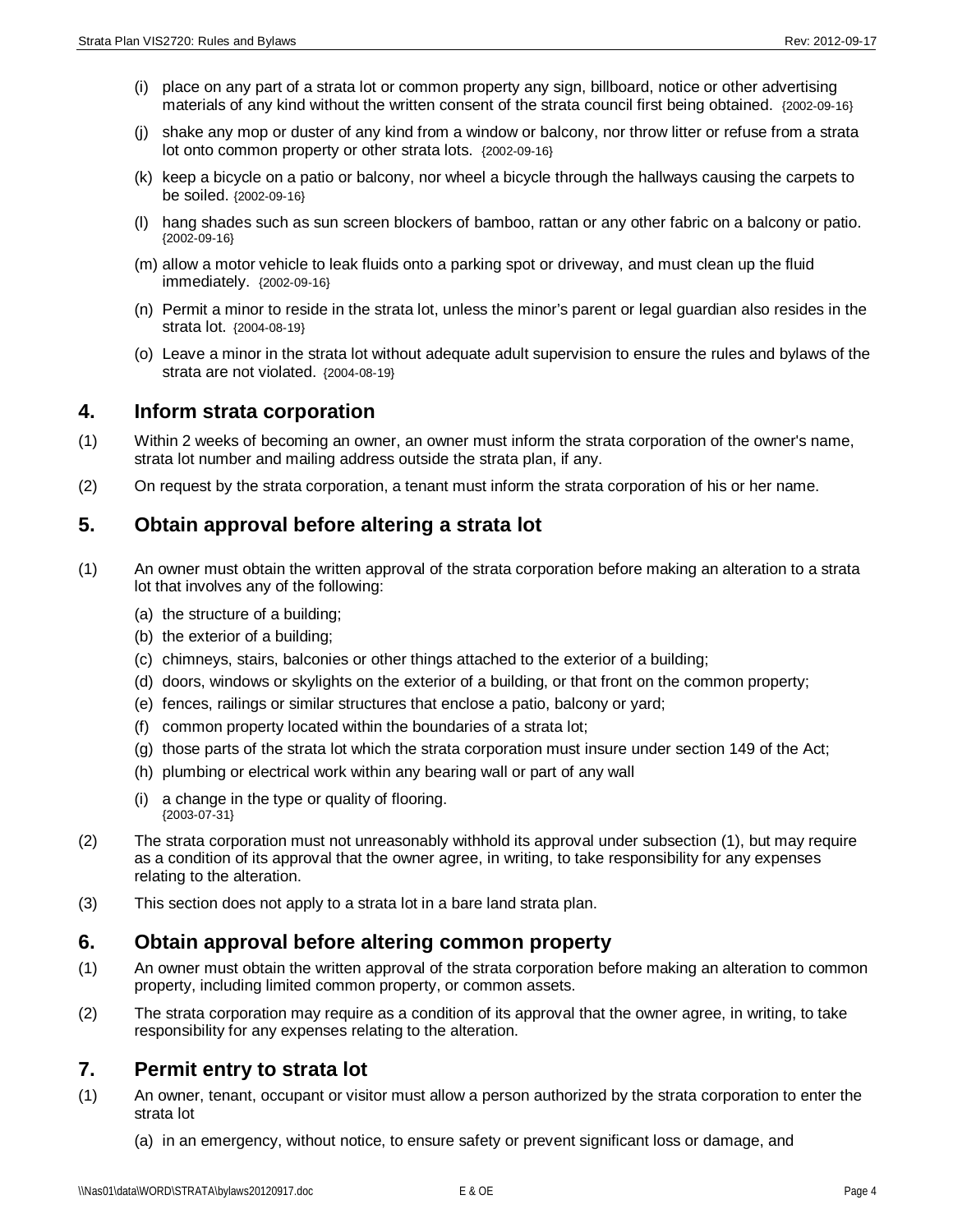- (b) at a reasonable time, on 48 hours' written notice, to inspect, repair or maintain common property, common assets and any portions of a strata lot that are the responsibility of the strata corporation to repair and maintain under these bylaws or insure under section 149 of the Act,
- (c) on 48 hours' notice, given on a weekday, provide an authorized representative or agent of the strata corporation access to the strata lot for the purpose of reading the gas meter. {2001-12-10}

The notice referred to in subsection (1) (b) must include the date and approximate time of entry, and the reason for entry.

# *2. Enforcement of Bylaws and Rules*

# **1. Enforcement Options [SPA 129]**

- (1) To enforce a bylaw or rule to strata corporation may do one or more of the following:
	- (a) impose a fine under section 130 of the Strata Property Act;
	- (b) remedy a contravention under section 133 of the Strata Property Act;
	- (c) deny access to a recreational facility under section 134 of the Strata Property Act
- (2) Before enforcing a bylaw or rule the strata corporation may give a person a warning or may give the person time to comply with the bylaw or rule.

# **2. Fines [SPA 130]**

- (1) The strata corporation may fine an owner if a bylaw or rule is contravened by
	- (a) the owner,
	- (b) a person who is visiting the owner or was admitted to the premises by the owner, or
	- (c) an occupant, if the strata lot is not rented by the owner to a tenant.
- (2) The strata corporation may fine a tenant if a bylaw or rule is contravened by
	- (d) the tenant,
	- (e) a person who is visiting the tenant or was admitted to the premises by the tenant, or
	- (f) an occupant, if the strata lot is not sublet by the tenant to a subtenant.
- (3) All fines levied against a strata lot are to be added to and included as part of the monthly assessment of the strata lot for the month following the month in which the fine was levied.

#### **3. Landlord's and owner's responsibility for fines and costs incurred by tenant [SPA 131]**

- (1) If the strata corporation fines a tenant or requires a tenant to pay the costs of remedying a contravention of the bylaws or rules, the strata corporation may collect the fine or costs from the tenant, that tenant's landlord and the owner, but may not collect an amount that, in total, is greater than the fine or costs.
- (2) If the landlord or owner pays some or all of the fines or costs levied against the tenant, the tenant owes the landlord or owner the amount paid.

# **4. Maximum fines [SPA 132]**

- (1) The strata corporation may fine an owner or tenant a maximum of
	- (a) \$200 for each contravention of a bylaw, and
	- (b) \$50 for each contravention of a rule.
- (2) Despite subsection (1), the maximum amount that a strata corporation may fine for the rental of a residential strata lot in contravention of a bylaw that prohibits or limits rentals is \$500 for each contravention of the bylaw.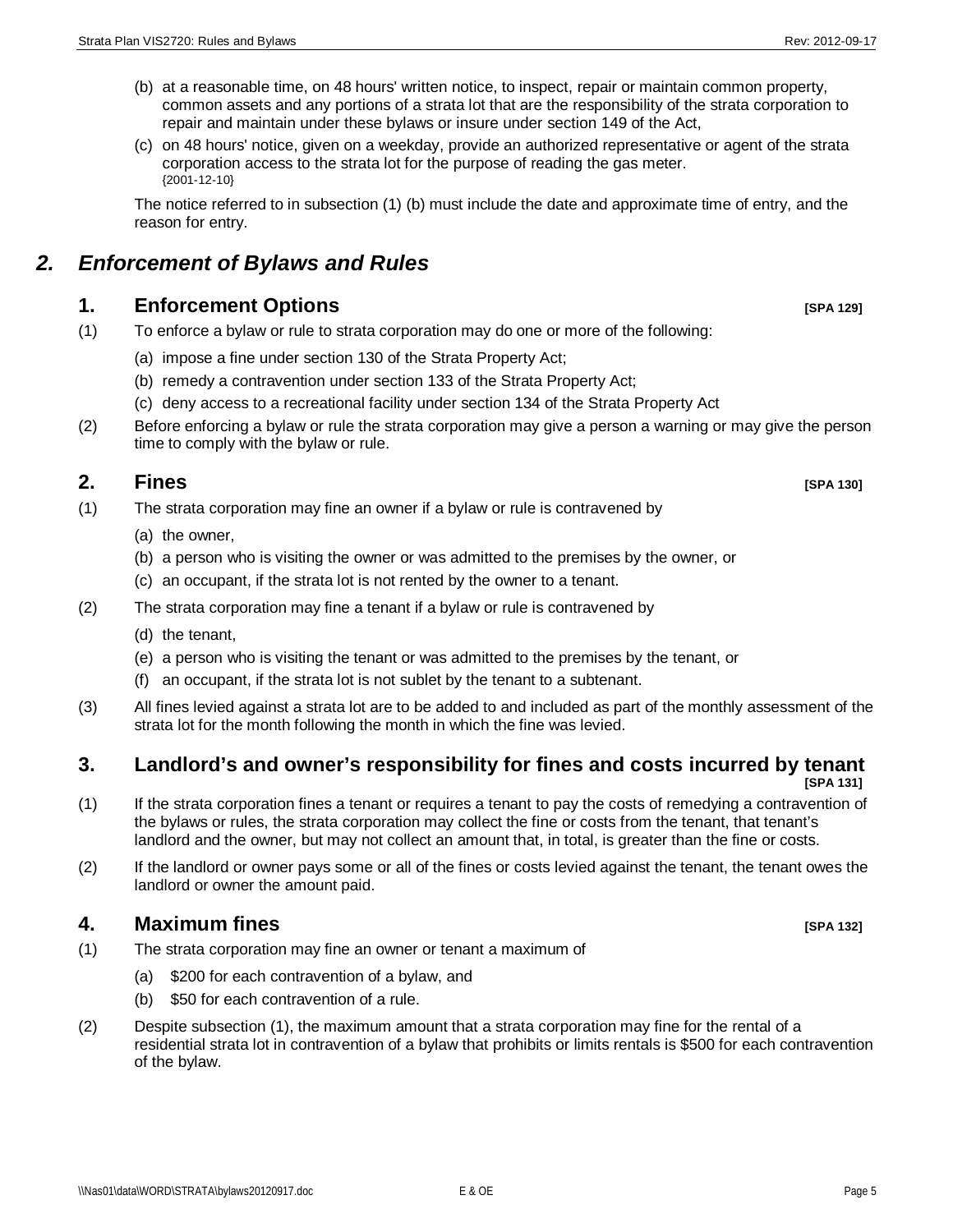# **5. Continuing contravention**

(1) If an activity or lack of activity that constitutes a contravention of a bylaw or rule continues, without interruption, for longer than 7 days, a fine may be imposed every 7 days.

# *3. Money owing to Strata Corporation*

# **1. Interest charged on outstanding amounts [SPA 107]**

(1) The strata corporation shall charge a rate of interest of 10% per annum (0.834% per month) on all outstanding strata fees, fines and charges. {2001-12-10}

# **2. Commencing Legal Action**

- (1) The strata corporation is authorized to take all steps necessary to collect monies owed to the strata corporation, including legal action in British Columbia Provincial Court and/or British Columbia Supreme Court, at the discretion of the strata council, provided
	- (a) the monies have been outstanding for a minimum of 6 months, or
	- (b) the outstanding monies are \$2,000 or more in value.

{2004-03-16}

# *4. Powers and Duties of Strata Corporation*

# **1. Repair and maintenance of property by strata corporation**

- (1) The strata corporation must repair and maintain all of the following:
	- (a) common assets of the strata corporation;
	- (b) common property that has not been designated as limited common property;
	- (c) limited common property, but the duty to repair and maintain it is restricted to
		- i. repair and maintenance that in the ordinary course of events occurs less often than once a year, and
		- ii. the following, no matter how often the repair or maintenance ordinarily occurs:
			- a. the structure of a building;
			- b. the exterior of a building;
			- c. chimneys, stairs, balconies and other things attached to the exterior of a building;
			- d. doors, windows and skylights on the exterior of a building or that front on the common property;
			- e. fences, railings and similar structures that enclose patios, balconies and yards;
	- (d) a strata lot in a strata plan that is not a bare land strata plan, but the duty to repair and maintain it is restricted to:
		- i. the structure of a building,
		- ii. the exterior of a building,
		- iii. chimneys, stairs, balconies and other things attached to the exterior of a building,
		- iv. doors, windows and skylights on the exterior of a building or that front on the common property, and
		- v. fences, railings and similar structures that enclose patios, balconies and yards.
- (2) Notwithstanding the provisions of Subsection 4.1.(1)(d) the strata corporation may charge an owner for the cost of repair and maintenance to the exterior doors, windows, balconies and patios to a strata lot. For the purposes of this subsection, doors and windows shall include door jams. sills, casings, frames and glass. All such monies charged by the strata corporation to an owner shall be deemed to be money owing to the strata corporation and may be collected pursuant to the provisions of the Strata Property Act.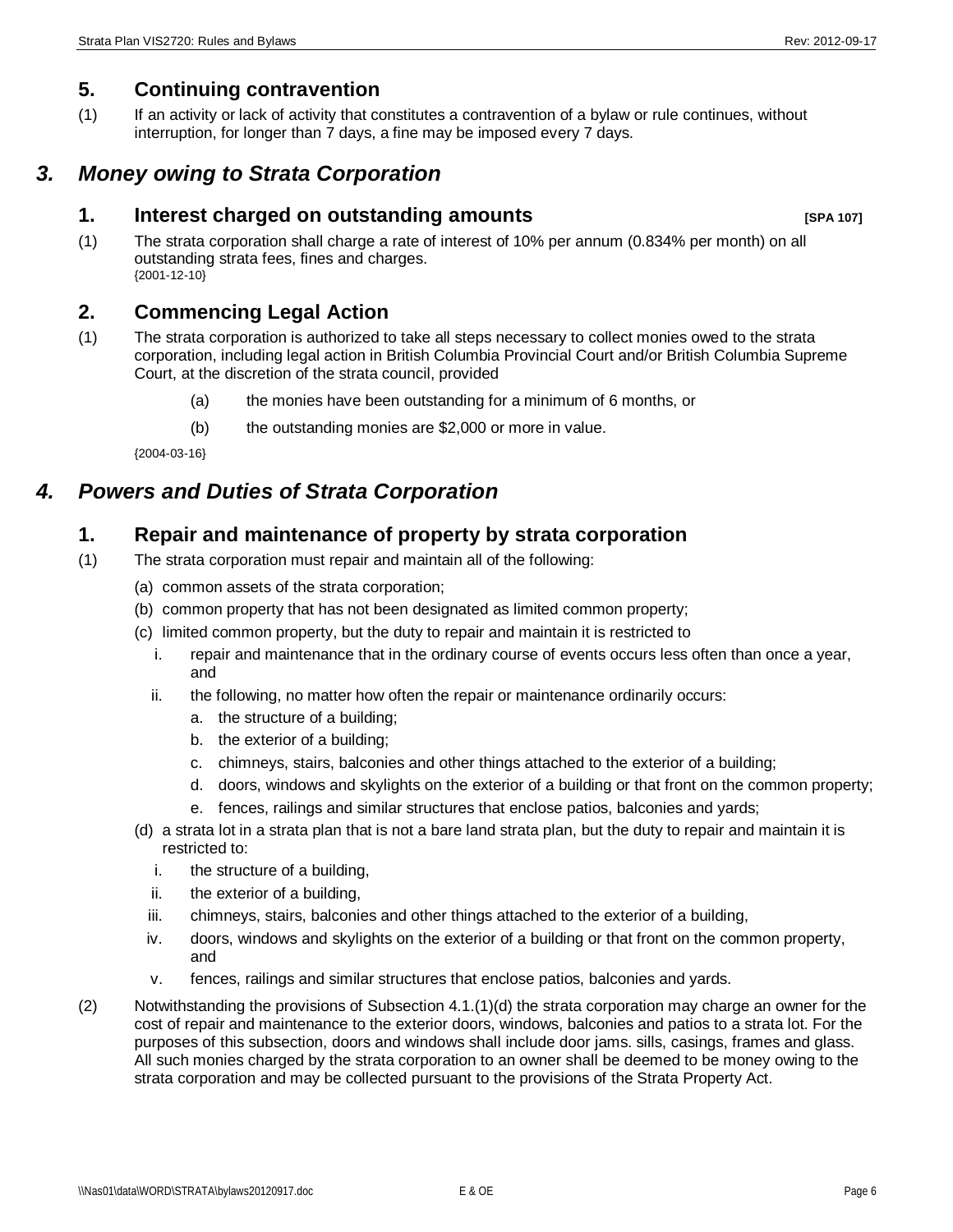# *5. Council*

#### **1. Council size**

- (1) Subject to subsection (2), the council must have at least 3 and not more than 7 members.
- (2) If the strata plan has fewer than 4 strata lots or the strata corporation has fewer than 4 owners, all the owners are on the council.

# **2. Council members' terms**

(1) The term of office of a council member ends at the end of the annual general meeting at which the new council is elected. A person whose term as council member is ending is eligible for re-election.

# **3. Removing council member**

- (1) Unless all the owners are on the council, the strata corporation may, by a resolution passed by a majority vote at an annual or special general meeting, remove one or more council members.
- (2) After removing a council member, the strata corporation must hold an election at the same annual or special general meeting to replace the council member for the remainder of the term.

### **4. Replacing council member**

- (1) If a council member resigns or is unwilling or unable to act for a period of 2 or more months, the remaining members of the council may appoint a replacement council member for the remainder of the term.
- (2) A replacement council member may be appointed from any person eligible to sit on the council.
- (3) The council may appoint a council member under this section even if the absence of the member being replaced leaves the council without a quorum.
- (4) If all the members of the council resign or are unwilling or unable to act for a period of 2 or more months, persons holding at least 25% of the strata corporation's votes may hold a special general meeting to elect a new council by complying with the provisions of the Act, the regulations and the bylaws respecting the calling and holding of meetings.

# **5. Officers**

- (1) At the first meeting of the council held after each annual general meeting of the strata corporation, the council must elect, from among its members, a president, a vice president, a secretary and a treasurer.
- (2) A person may hold more than one office at a time, other than the offices of president and vice president.
- (3) The vice president has the powers and duties of the president
	- (a) while the president is absent or is unwilling or unable to act, or
	- (b) for the remainder of the president's term if the president ceases to hold office.
- (4) If an officer other than the president is unwilling or unable to act for a period of 2 or more months, the council members may appoint a replacement officer from among themselves for the remainder of the term.

#### **6. Calling council meetings**

- (1) Any council member may call a council meeting by giving the other council members at least one week's notice of the meeting, specifying the reason for calling the meeting.
- (2) The notice does not have to be in writing.
- (3) A council meeting may be held on less than one week's notice if
	- (a) all council members consent in advance of the meeting, or
	- (b) the meeting is required to deal with an emergency situation, and all council members either
		- i. consent in advance of the meeting, or
		- ii. are unavailable to provide consent after reasonable attempts to contact them.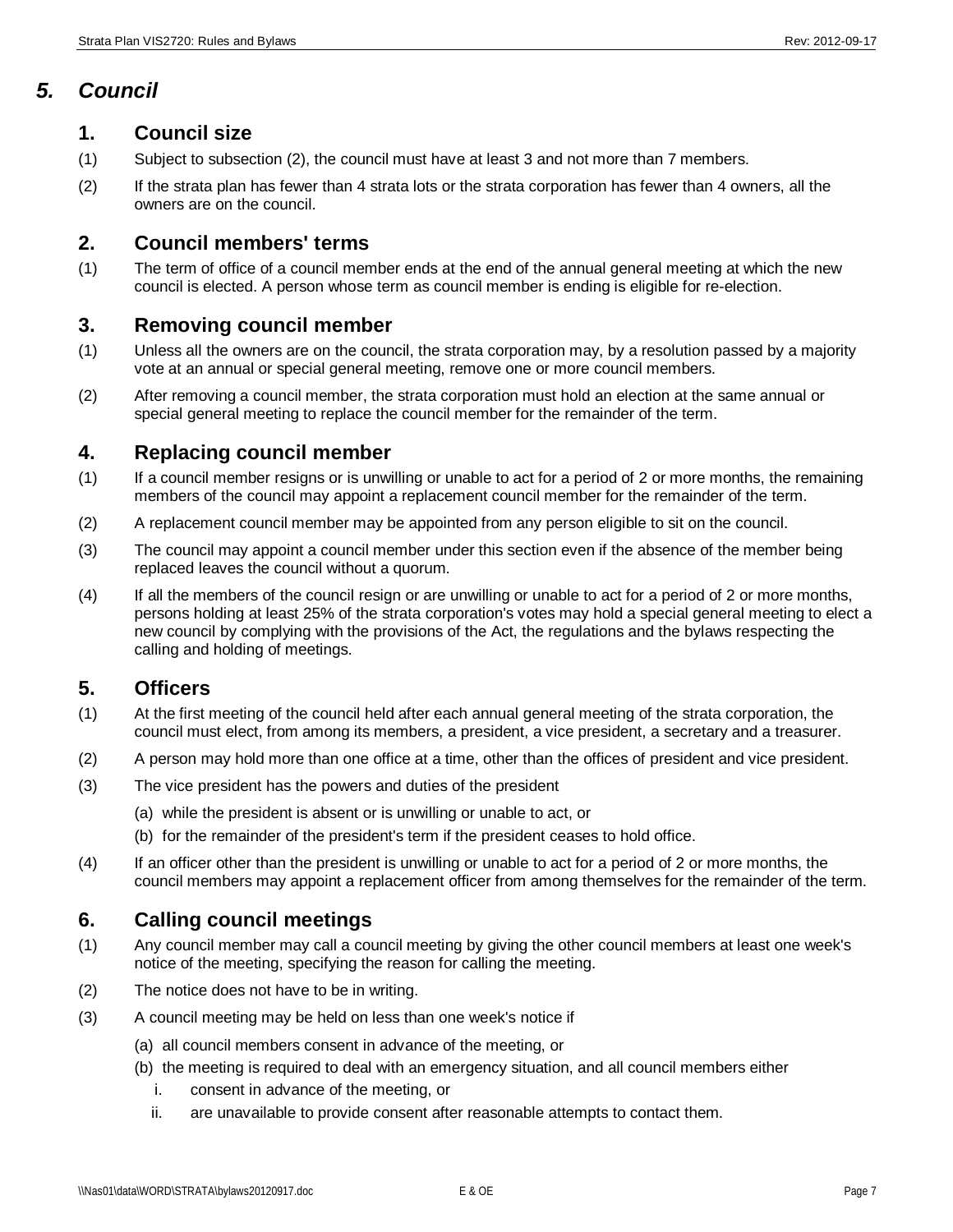(4) The council must inform owners about a council meeting as soon as feasible after the meeting has been called.

# **7. Requisition of council hearing**

- (1) By application in writing, stating the reason for the request, an owner or tenant may request a hearing at a council meeting.
- (2) If a hearing is requested under subsection (1), the council must hold a meeting to hear the applicant within one month of the request.
- (3) If the purpose of the hearing is to seek a decision of the council, the council must give the applicant a written decision within one week of the hearing.

# **8. Quorum of council**

- (1) A quorum of the council is
	- (a) 1, if the council consists of one member,
	- (b) 2, if the council consists of 2, 3 or 4 members,
	- (c) 3, if the council consists of 5 or 6 members, and
	- (d) 4, if the council consists of 7 members.
- (2) Council members must be present in person at the council meeting to be counted in establishing quorum.

# **9. Council meetings**

- (1) At the option of the council, council meetings may be held by electronic means, so long as all council members and other participants can communicate with each other.
- (2) If a council meeting is held by electronic means, council members are deemed to be present in person.
- (3) Owners may attend council meetings as observers.
- (4) Despite subsection (3), no observers may attend those portions of council meetings that deal with any of the following:
	- (a) bylaw contravention hearings under section 135 of the Act;
	- (b) rental restriction bylaw exemption hearings under section 144 of the Act;
	- (c) any other matters if the presence of observers would, in the council's opinion, unreasonably interfere with an individual's privacy.

#### **10. Voting at council meetings**

- (1) At council meetings, decisions must be made by a majority of council members present in person at the meeting.
- (2) Unless there are only 2 strata lots in the strata plan, if there is a tie vote at a council meeting, the president may break the tie by casting a second, deciding vote.
- (3) The results of all votes at a council meeting must be recorded in the council meeting minutes.

#### **11. Council to inform owners of minutes**

(1) The council must inform owners of the minutes of all council meetings within 2 weeks of the meeting, whether or not the minutes have been approved.

# **12. Delegation of council's powers and duties**

- (1) Subject to subsections (2) to (4), the council may delegate some or all of its powers and duties to one or more council members or persons who are not members of the council, and may revoke the delegation.
- (2) The council may delegate its spending powers or duties, but only by a resolution that
	- (a) delegates the authority to make an expenditure of a specific amount for a specific purpose, or
	- (b) delegates the general authority to make expenditures in accordance with subsection (3).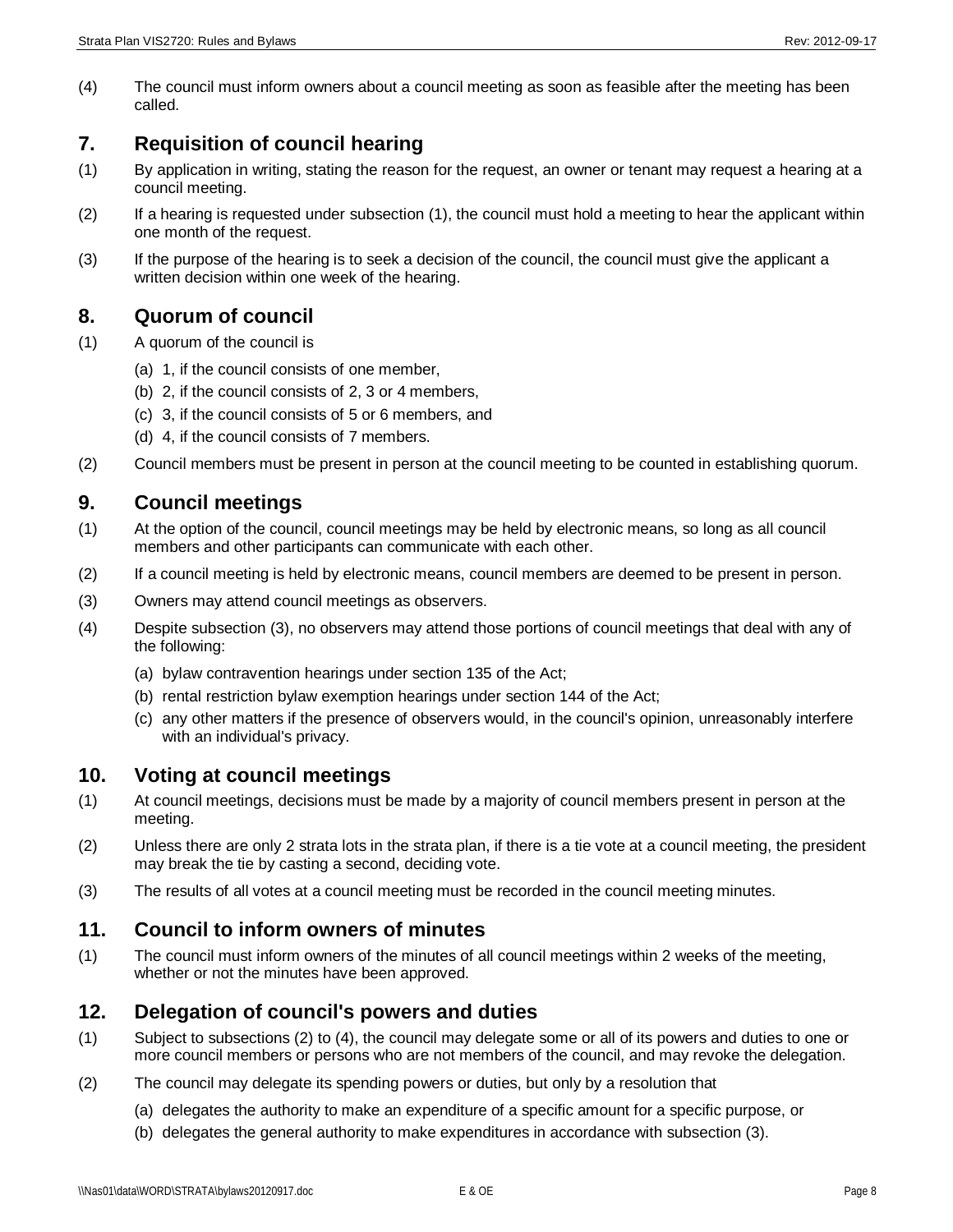- (3) A delegation of a general authority to make expenditures must
	- (a) set a maximum amount that may be spent, and
	- (b) indicate the purposes for which, or the conditions under which, the money may be spent.
- (4) The council may not delegate its powers to determine, based on the facts of a particular case,
	- (a) whether a person has contravened a bylaw or rule,
	- (b) whether a person should be fined, and the amount of the fine, or
	- (c) whether a person should be denied access to a recreational facility.

#### **13. Spending restrictions**

- (1) A person may not spend the strata corporation's money unless the person has been delegated the power to do so in accordance with these bylaws.
- (2) Despite subsection (1), a council member may spend the strata corporation's money to repair or replace common property or common assets if the repair or replacement is immediately required to ensure safety or prevent significant loss or damage.
- (3) The strata council is authorized to use up to a maximum of \$25,000 per year from the Envelope Reserve Fund for inspection, maintenance and repair of building exteriors. {2009-08-24}

#### **14. Limitation on liability of council member**

- (1) A council member who acts honestly and in good faith is not personally liable because of anything done or omitted in the exercise or intended exercise of any power or the performance or intended performance of any duty of the council.
- (2) Subsection (1) does not affect a council member's liability, as an owner, for a judgment against the strata corporation.

# *6. Annual and Special General Meetings*

#### **1. Person to chair meeting**

- (1) Annual and special general meetings must be chaired by the president of the council.
- (2) If the president of the council is unwilling or unable to act, the meeting must be chaired by the vice president of the council.
- (3) If neither the president nor the vice president of the council chairs the meeting, a chair must be elected by the eligible voters present in person or by proxy from among those persons who are present at the meeting.

# **2. Participation by other than eligible voters**

- (1) Tenants and occupants may attend annual and special general meetings, whether or not they are eligible to vote.
- (2) Persons who are not eligible to vote, including tenants and occupants, may participate in the discussion at the meeting, but only if permitted to do so by the chair of the meeting.
- (3) Persons who are not eligible to vote, including tenants and occupants, must leave the meeting if requested to do so by a resolution passed by a majority vote at the meeting.

#### **3. Voting**

- (1) At an annual or special general meeting, voting cards must be issued to eligible voters.
- (2) At an annual or special general meeting a vote is decided on a show of voting cards, unless an eligible voter requests a precise count.
- (3) If a precise count is requested, the chair must decide whether it will be by show of voting cards or by roll call, secret ballot or some other method.
- (4) The outcome of each vote, including the number of votes for and against the resolution if a precise count is requested, must be announced by the chair and recorded in the minutes of the meeting.